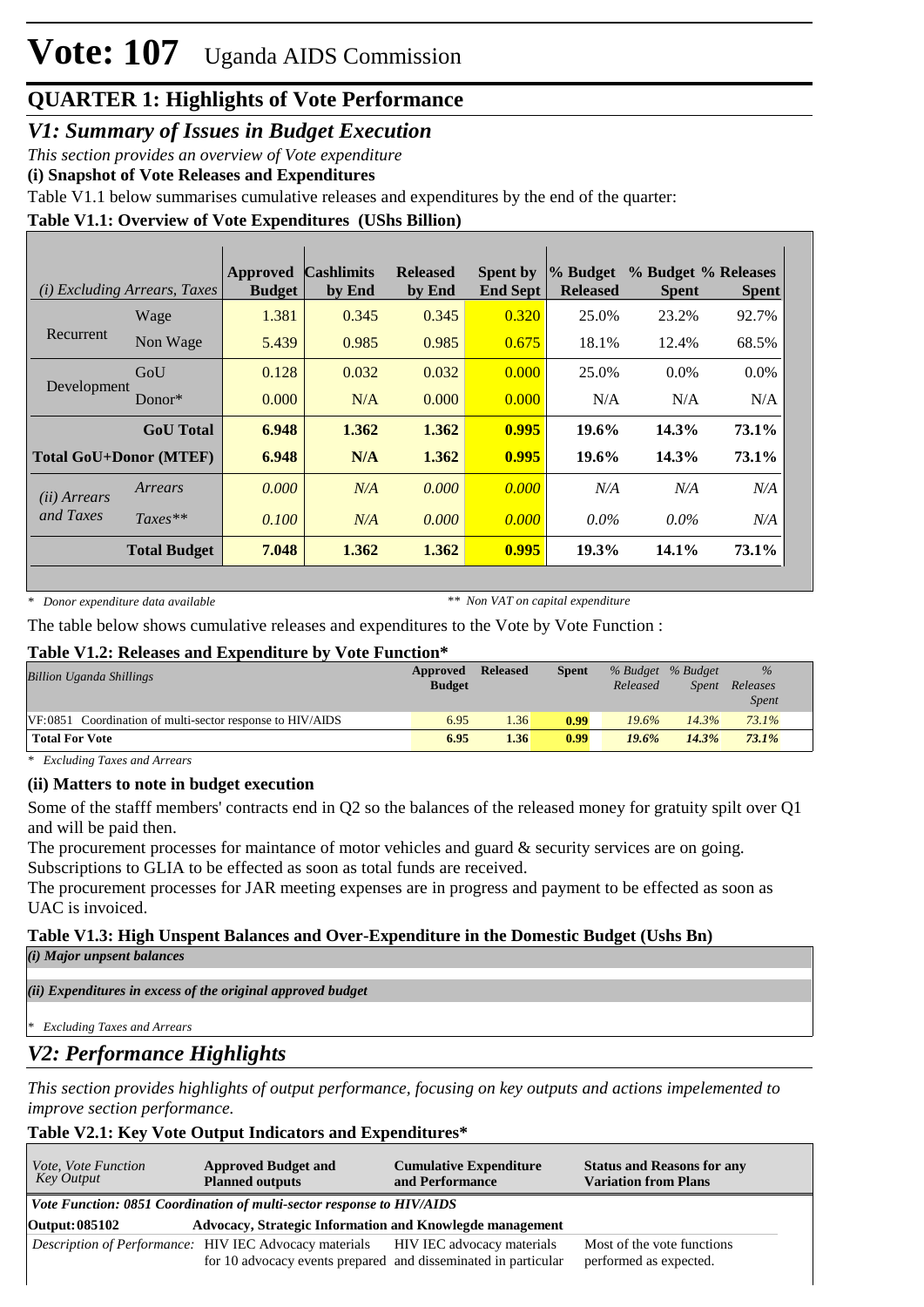| Vote, Vote Function<br>Key Output | <b>Approved Budget and</b><br><b>Planned outputs</b>                                                                                                                                                                                                                                                                                                                                                                                                                                                                                                                                                                                                                                                                                                                                                                                                                                                                                                                                                                                                                                                                                                                                                                                                                                                                                                                                                                                       | <b>Cumulative Expenditure</b><br>and Performance                                                                                                                                                                                                                                                                                                                                                                                                                                                                                                                                                                                                                                                                                                                                                                                                                                                                                                                                                                                                                                                                                                                                                                                                                                                                                                                                                                                                                                                                                                                                                                                                                                                                                                                                                                                                                                                                          | <b>Status and Reasons for any</b><br><b>Variation from Plans</b>                                                                       |
|-----------------------------------|--------------------------------------------------------------------------------------------------------------------------------------------------------------------------------------------------------------------------------------------------------------------------------------------------------------------------------------------------------------------------------------------------------------------------------------------------------------------------------------------------------------------------------------------------------------------------------------------------------------------------------------------------------------------------------------------------------------------------------------------------------------------------------------------------------------------------------------------------------------------------------------------------------------------------------------------------------------------------------------------------------------------------------------------------------------------------------------------------------------------------------------------------------------------------------------------------------------------------------------------------------------------------------------------------------------------------------------------------------------------------------------------------------------------------------------------|---------------------------------------------------------------------------------------------------------------------------------------------------------------------------------------------------------------------------------------------------------------------------------------------------------------------------------------------------------------------------------------------------------------------------------------------------------------------------------------------------------------------------------------------------------------------------------------------------------------------------------------------------------------------------------------------------------------------------------------------------------------------------------------------------------------------------------------------------------------------------------------------------------------------------------------------------------------------------------------------------------------------------------------------------------------------------------------------------------------------------------------------------------------------------------------------------------------------------------------------------------------------------------------------------------------------------------------------------------------------------------------------------------------------------------------------------------------------------------------------------------------------------------------------------------------------------------------------------------------------------------------------------------------------------------------------------------------------------------------------------------------------------------------------------------------------------------------------------------------------------------------------------------------------------|----------------------------------------------------------------------------------------------------------------------------------------|
|                                   | and disseminated on World<br>Advocacy Days (1500 T/shirts,<br>1500 cloth caps, 5000 paper<br>caps, 50 banners, 10000 car<br>stickers and 30000 fliers), 56<br>staff trained in short term<br>courses and perfomance<br>oriented trainings relevant to<br>their skills, Annual dialogues<br>for 100 media managers<br>organised, new HIV/AIDS<br>Mainstreaming guidelines and<br>Policy prepared, 2000 copies<br>printed and disseminated, All<br>40 MDAs supported in<br>integration of HIV issues in<br>plans, work place policies for<br>UAC and 30 LGs developed<br>&operationalised, UAC<br><b>Ministerial Policy Statement</b><br>and BFP for FY 2015/16<br>prepared, 4 Consensus building<br>meetings on AIDS Trust Fund<br>held with key policy makers, 10<br><b>Selef Coordinating Entities</b><br>action plans developed, HIV<br>prevention activities among<br>MARPS coordinated and 4<br>reports prepared, one Annual<br>Joint AIDS Review & End term<br>review of National HIV<br>Startegic Plan Conducted, 40<br>MDAS and 112 LGs monitored<br>& technical support provided on<br>HIV coordination and<br>mainstreaming (multi-sectoral<br>approach), Annual Partnership<br>Forum for 500 stakeholders<br>held, 4 Quarterly and one<br>annual performance reports<br>prepared, 4 quarterly review<br>meetings conducted, 15 LGs<br>trained in HIV M&E and 40<br>LGs supported in the<br>development of HIV Strategic<br>Plans | 4000 pastoral letters, 4000<br>fliers, 10000HIV prevention<br>message booklets in English,<br>luganda and runyakitara.<br>Several staff memebers trained<br>in short term courses relevant to<br>their skills.<br>Follow up meetings held with<br>cultural institutions to enhance<br>HIV prevention. HIV advocacy<br>events organised (Philly Lutaya<br>day). HIV Prevention messages<br>developed and disseminated<br>through electronic & print mass<br>media to the general population<br>(newspapers, television and<br>radio stations, and UAC<br>website). Three HIV National<br>Prevention Committee meeting<br>held. Mid Term Review of the<br><b>National Prevention Strategy</b><br>carried out. Three HIV message<br>clearing Committee meeting<br>held for both electronic and<br>mass media. National<br><b>Information Management TWG</b><br>Meeting organised and<br>discussed reports on the<br>consultancies to develop<br>National reserch database,<br>online public access catalogue<br>and the content management<br>system. 10 Self Coordinating<br>Entities (SCEs) supported in<br>coordination and management<br>of HIV issues. Decentralised<br>HIV response supported in 60<br>local governments. New<br>HIV/AIDS mainstreaming<br>guidelines and policy process to<br>be initiated in Q2. Developed<br>the National AIDS Spending<br>Assessment (NASA) 2 concept<br>note and budget. Global Fund<br>concept and proposal developed<br>and forwarded to Geneva.<br>Annual Intergrated workplan<br>developed and apporved. High<br>level meeting held between<br>UAC & MOH. A committee to<br>spearhead the National Trust<br>Fund put in place. UAC<br>developed and cascaded<br>workplace policies for several<br>MDAs. MARPS framew work<br>developed and awaiting<br>approval from stakeholders.<br>Two Hotspots visited in the<br>country to support HIV<br>prevention activities. 2 Board | Although procurement<br>processes for some activiities<br>were on going by the end of the<br>Q1 and payments were to be<br>made in Q2. |
|                                   |                                                                                                                                                                                                                                                                                                                                                                                                                                                                                                                                                                                                                                                                                                                                                                                                                                                                                                                                                                                                                                                                                                                                                                                                                                                                                                                                                                                                                                            | and its Committees meetings<br>convened. Joint AIDS Review<br>including Mid Term Review of<br>the NSP conducted. 2 Board                                                                                                                                                                                                                                                                                                                                                                                                                                                                                                                                                                                                                                                                                                                                                                                                                                                                                                                                                                                                                                                                                                                                                                                                                                                                                                                                                                                                                                                                                                                                                                                                                                                                                                                                                                                                  |                                                                                                                                        |
|                                   |                                                                                                                                                                                                                                                                                                                                                                                                                                                                                                                                                                                                                                                                                                                                                                                                                                                                                                                                                                                                                                                                                                                                                                                                                                                                                                                                                                                                                                            | and its Committees meetings<br>convened. 7 Regional District<br>review meetings held. Quarterly                                                                                                                                                                                                                                                                                                                                                                                                                                                                                                                                                                                                                                                                                                                                                                                                                                                                                                                                                                                                                                                                                                                                                                                                                                                                                                                                                                                                                                                                                                                                                                                                                                                                                                                                                                                                                           |                                                                                                                                        |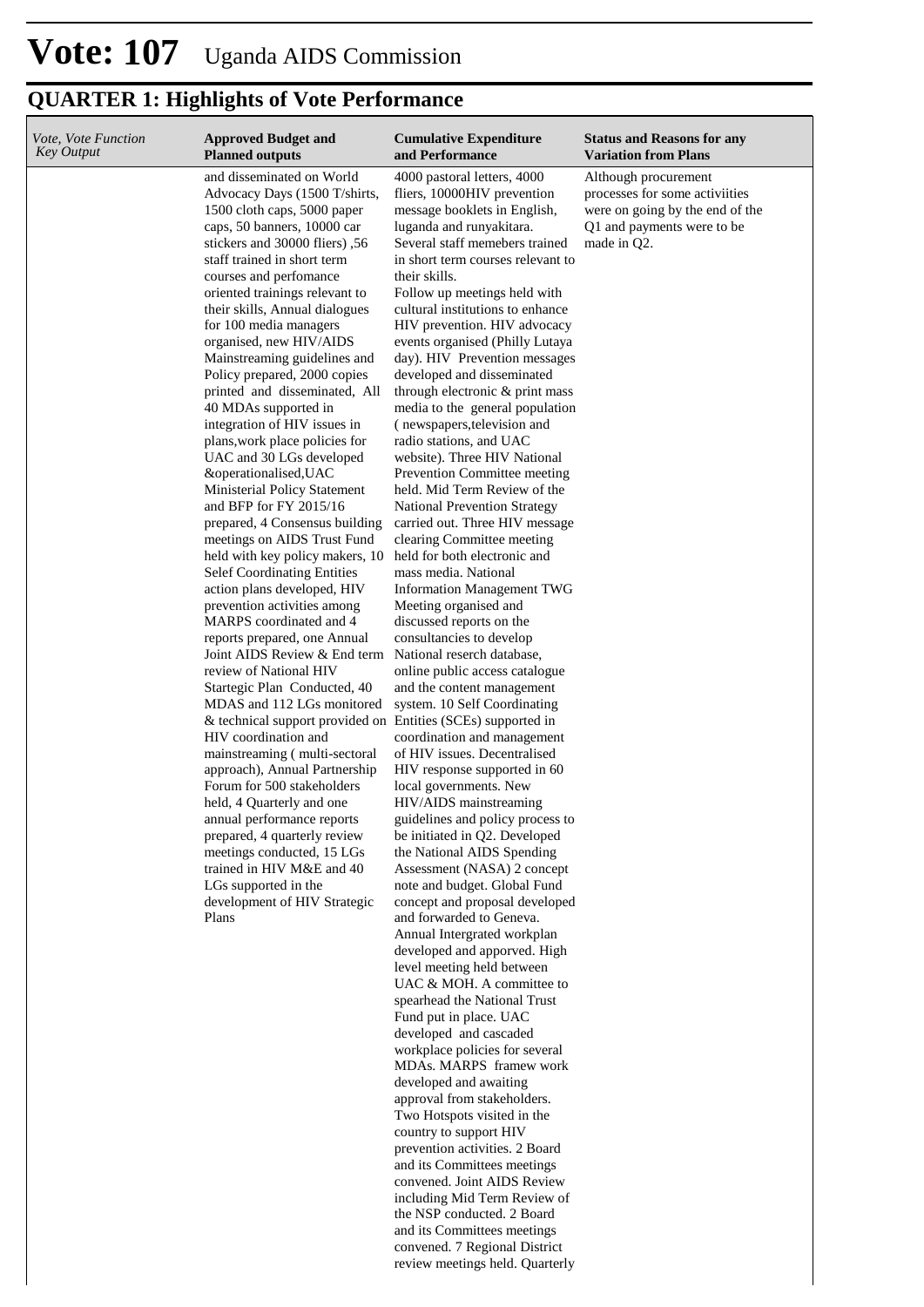| <i>Vote, Vote Function</i><br><b>Key Output</b>                              | <b>Approved Budget and</b><br><b>Planned outputs</b> |                  | <b>Cumulative Expenditure</b><br>and Performance                                                                                                                                                                                                                                              |           | <b>Status and Reasons for any</b><br><b>Variation from Plans</b> |       |  |
|------------------------------------------------------------------------------|------------------------------------------------------|------------------|-----------------------------------------------------------------------------------------------------------------------------------------------------------------------------------------------------------------------------------------------------------------------------------------------|-----------|------------------------------------------------------------------|-------|--|
|                                                                              |                                                      |                  | and Annual performance reports<br>prepared.<br>One quarterly review meeting<br>held in the President's office in<br>relation to HIV activities.<br>Quarterly review meetings for<br>SCEs held. Financial Audit<br>Reports prepared. 4 M&E<br><b>Technical working Group</b><br>Meetings held. |           |                                                                  |       |  |
| Performance Indicators:                                                      |                                                      |                  |                                                                                                                                                                                                                                                                                               |           |                                                                  |       |  |
| No. of HIV - positive<br>pregnant women who are on<br><b>HAART</b> for eMTCT |                                                      | 104,127          |                                                                                                                                                                                                                                                                                               | 25,961    |                                                                  |       |  |
| No. and proportion of<br>individuals tested for HIV                          |                                                      | 8,784,686        |                                                                                                                                                                                                                                                                                               | 2,246,157 |                                                                  |       |  |
| <b>Output Cost:</b>                                                          | UShs Bn:                                             | 0.392            | UShs Bn:                                                                                                                                                                                                                                                                                      | 0.059     | % Budget Spent:                                                  | 15.0% |  |
| <b>Vote Function Cost</b>                                                    | <b>UShs Bn:</b>                                      |                  | $6.948$ UShs Bn:<br>0.995                                                                                                                                                                                                                                                                     |           | % Budget Spent:                                                  | 14.3% |  |
| <b>Cost of Vote Services:</b>                                                | $UShs Bn$ :                                          | $6.948$ UShs Bn: |                                                                                                                                                                                                                                                                                               | 0.995     | % Budget Spent:                                                  | 14.3% |  |

*\* Excluding Taxes and Arrears*

The PF was carried out in Q1 and payement was made in Q2, Procurement processes have drugged implementation of some of the planned activities.

The process for developing the HIV/AIDS National Stratgeic Plan 2015/16-2019/20 is in progress and the payments to be effected in October 2014.

#### **Table V2.2: Implementing Actions to Improve Vote Performance**

| <b>Planned Actions:</b>                                                                                                                                                                                                                                   | <b>Actual Actions:</b>                                                                                                                                                                                                              | <b>Reasons for Variation</b>             |
|-----------------------------------------------------------------------------------------------------------------------------------------------------------------------------------------------------------------------------------------------------------|-------------------------------------------------------------------------------------------------------------------------------------------------------------------------------------------------------------------------------------|------------------------------------------|
| Vote: 107 Uganda AIDS Commission                                                                                                                                                                                                                          |                                                                                                                                                                                                                                     |                                          |
| Vote Function: 08 51 Coordination of multi-sector response to HIV/AIDS                                                                                                                                                                                    |                                                                                                                                                                                                                                     |                                          |
| Continue re-engaging the communities in<br>HIV prevention. Harmonise and<br>coordinate HIV prevention activities of<br>IPs, Harmonise and clear HIV prevention<br>messages, LG strategic planning<br>guidelines and coordination guidelines<br>monitored. | Carried out MTR of the National HIV<br>Strategic Plan as part of the the process<br>to develop the new NSP for the next 5<br>years with new interventions. This was<br>done in a very consultative manner<br>involving several MDAs | The Vote function performed as planned.  |
|                                                                                                                                                                                                                                                           | 40 MDAs appointed focal persons and<br>have intergrated HIV/AIDS activities in<br>their work plans.                                                                                                                                 |                                          |
|                                                                                                                                                                                                                                                           | 32 MDAs develop HIV/AIDS workplace<br>policies.                                                                                                                                                                                     |                                          |
|                                                                                                                                                                                                                                                           | 10 MDAs worked with AIC, Uganda<br>Cares and UHMG to provide HCT and<br>condom distribution within their sectors.                                                                                                                   |                                          |
|                                                                                                                                                                                                                                                           | 58 districts supported and have<br>functional District AIDS Committes.                                                                                                                                                              |                                          |
| Finalise the HIV Investment Case. Engage<br>Parliament to have an AIDS Trust Fund<br>Bill finalised.                                                                                                                                                      | The HIV Investment Case finalised and<br>is being used to inform many HIV/AIDS<br>related process especially the<br>development of the National HIV/AIDS<br>Strategic Plan 2015/16-2019/20.                                         | The Vote function performed as planned.  |
|                                                                                                                                                                                                                                                           | A high level meeting between UAC and<br>MOH held. A committe headed by the<br>UAC Board Chairman put in place to<br>fast track the HIV/AIDS trust fund.                                                                             |                                          |
| Vote: 107 Uganda AIDS Commission                                                                                                                                                                                                                          |                                                                                                                                                                                                                                     |                                          |
| Vote Function: 08 51 Coordination of multi-sector response to HIV/AIDS                                                                                                                                                                                    |                                                                                                                                                                                                                                     |                                          |
| Lobby Gov't to increase MTEF for 3rd                                                                                                                                                                                                                      | The UAC Strategic plan was developed                                                                                                                                                                                                | More activities are to be implemented in |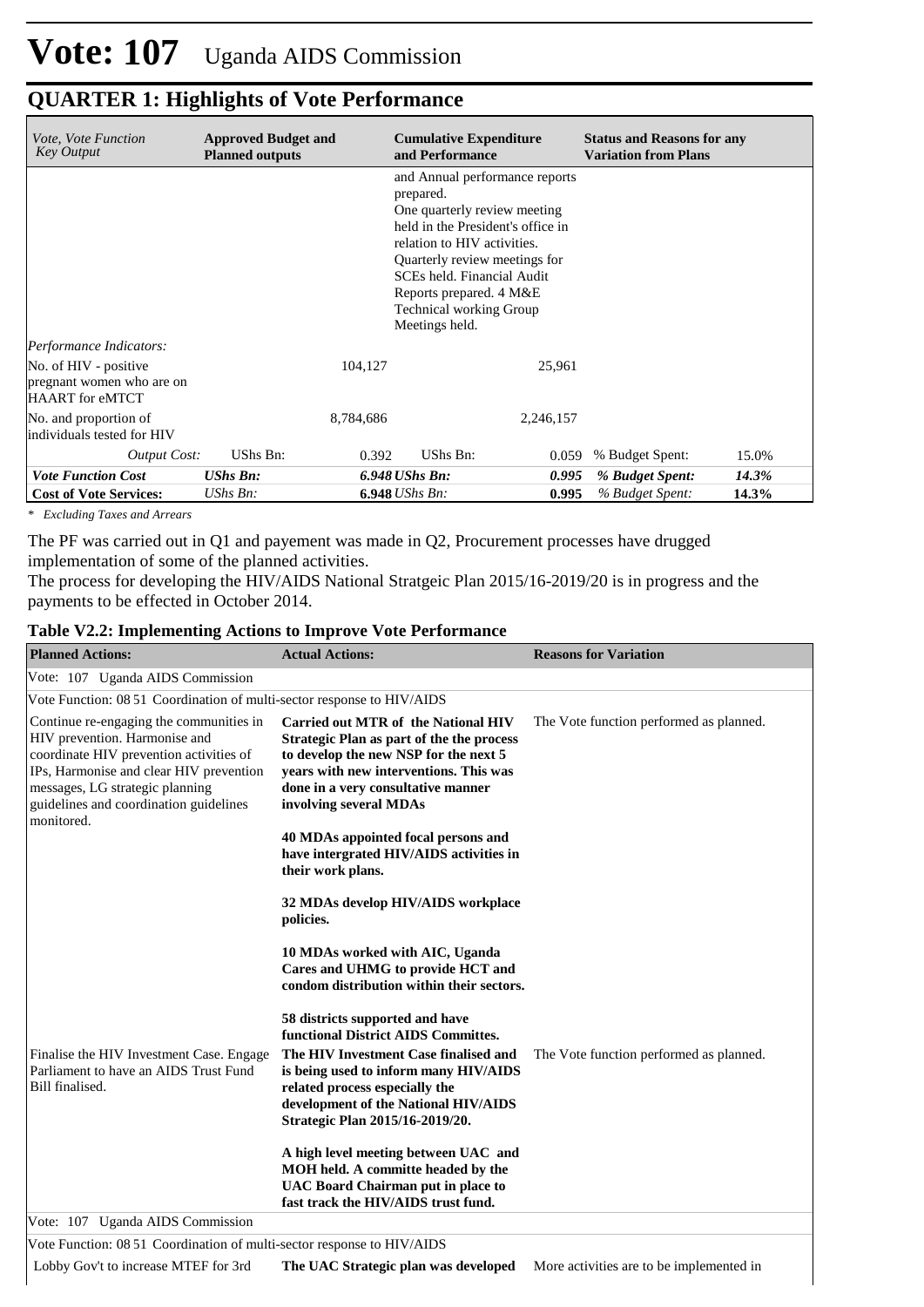| <b>Planned Actions:</b>                                                                                 | <b>Actual Actions:</b>                                                                                                                               | <b>Reasons for Variation</b> |
|---------------------------------------------------------------------------------------------------------|------------------------------------------------------------------------------------------------------------------------------------------------------|------------------------------|
| phase recruitment. Implement UAC<br>Strategic Plan, Prepare HIV<br>mainstreaming Policy, roll out zonal | and is awaiting approval from the UAC the subsquent quarters<br>board.                                                                               |                              |
| concept to more regions, and focus on<br>prevention of HIV to reduce new<br>infections.                 | Reviewing and aligning of the new<br><b>National HIV Strategic Plan 2015/16-</b><br>2019/20 to the revised National<br>Development Plan is on going. |                              |

### *V3: Details of Releases and Expenditure*

*This section provides a comprehensive summary of the outputs delivered by the Vote and further details of Vote expenditures by Vote Function and Expenditure Item.*

#### **Table V3.1: GoU Releases and Expenditure by Output\***

| <b>Billion Uganda Shillings</b>                                 | Approved<br><b>Budget</b> | <b>Released</b> | <b>Spent</b> | $%$ GoU<br><b>Budget</b> | $%$ GoU<br><b>Budget</b> | $%$ GoU<br>Releases |  |
|-----------------------------------------------------------------|---------------------------|-----------------|--------------|--------------------------|--------------------------|---------------------|--|
|                                                                 |                           |                 |              | Released                 | <i>Spent</i>             | <i>Spent</i>        |  |
| VF:0851 Coordination of multi-sector response to HIV/AIDS       | 6.95                      | 1.36            | 0.99         | 19.6%                    | 14.3%                    | 73.1%               |  |
| Class: Outputs Provided                                         | 6.70                      | 1.32            | 0.99         | 19.7%                    | 14.9%                    | 75.5%               |  |
| 085101 Management and Administrative support services           | 5.47                      | 1.11            | 0.87         | 20.3%                    | 15.9%                    | 78.3%               |  |
| 085102 Advocacy, Strategic Information and Knowlegde management | 0.39                      | 0.07            | 0.06         | $16.9\%$                 | $15.0\%$                 | 88.9%               |  |
| 085104 Major policies, guidelines, strategic plans              | 0.38                      | 0.07            | 0.01         | $19.1\%$                 | 3.9%                     | 20.4%               |  |
| 085105 Monitoring and Evaluation                                | 0.46                      | 0.07            | 0.05         | $15.6\%$                 | 11.8%                    | 75.7%               |  |
| Class: Outputs Funded                                           | 0.12                      | 0.01            | 0.00         | 9.8%                     | $0.0\%$                  | $0.0\%$             |  |
| 085151 NGO HIV/AIDS Activities                                  | 0.12                      | 0.01            | 0.00         | 9.8%                     | $0.0\%$                  | $0.0\%$             |  |
| Class: Capital Purchases                                        | 0.13                      | 0.03            | 0.00         | $25.0\%$                 | $0.0\%$                  | $0.0\%$             |  |
| 085172 Government Buildings and Administrative Infrastructure   | 0.04                      | 0.01            | 0.00         | 33.3%                    | $0.0\%$                  | $0.0\%$             |  |
| 085176 Purchase of Office and ICT Equipment, including Software | 0.08                      | 0.02            | 0.00         | 20.5%                    | $0.0\%$                  | $0.0\%$             |  |
| <b>Total For Vote</b>                                           | 6.95                      | 1.36            | 0.99         | 19.6%                    | 14.3%                    | 73.1%               |  |

*\* Excluding Taxes and Arrears*

#### **Table V3.2: 2015/16 GoU Expenditure by Item**

| <b>Billion Uganda Shillings</b>                          | <b>Approved</b><br><b>Budget</b> | <b>Releases</b> | Expend-<br>iture | % Budged<br><b>Released</b> | % Budget<br><b>Spent</b> | %Releases<br><b>Spent</b> |
|----------------------------------------------------------|----------------------------------|-----------------|------------------|-----------------------------|--------------------------|---------------------------|
| <b>Output Class: Outputs Provided</b>                    | 6.70                             | 1.32            | 0.99             | 19.7%                       | 14.9%                    | 75.5%                     |
| 211103 Allowances                                        | 1.63                             | 0.23            | 0.23             | 14.1%                       | 14.0%                    | 100.0%                    |
| 211104 Statutory salaries                                | 1.38                             | 0.35            | 0.32             | 25.0%                       | 23.2%                    | 92.7%                     |
| 212101 Social Security Contributions                     | 0.32                             | 0.06            | 0.05             | 18.3%                       | 14.3%                    | 78.2%                     |
| 213001 Medical expenses (To employees)                   | 0.03                             | 0.01            | 0.00             | 25.0%                       | 0.0%                     | 0.0%                      |
| 213002 Incapacity, death benefits and funeral expenses   | 0.01                             | 0.00            | 0.00             | 25.0%                       | 0.0%                     | 0.0%                      |
| 213003 Retrenchment costs                                | 0.01                             | 0.00            | 0.00             | 25.0%                       | 0.0%                     | 0.0%                      |
| 213004 Gratuity Expenses                                 | 0.56                             | 0.09            | 0.03             | 16.4%                       | 5.9%                     | 35.9%                     |
| 221001 Advertising and Public Relations                  | 0.04                             | 0.01            | 0.00             | 25.0%                       | 11.0%                    | 44.2%                     |
| 221002 Workshops and Seminars                            | 0.23                             | 0.05            | 0.02             | 23.4%                       | 7.0%                     | 30.1%                     |
| 221003 Staff Training                                    | 0.09                             | 0.01            | 0.01             | 10.9%                       | 7.1%                     | 65.3%                     |
| 221004 Recruitment Expenses                              | 0.01                             | 0.00            | 0.00             | 25.0%                       | 0.0%                     | 0.0%                      |
| 221007 Books, Periodicals & Newspapers                   | 0.03                             | 0.01            | 0.01             | 25.0%                       | 24.4%                    | 97.5%                     |
| 221008 Computer supplies and Information Technology (IT) | 0.01                             | 0.00            | 0.00             | 25.0%                       | 9.4%                     | 37.5%                     |
| 221009 Welfare and Entertainment                         | 0.37                             | 0.09            | 0.06             | 24.3%                       | 16.8%                    | 69.2%                     |
| 221011 Printing, Stationery, Photocopying and Binding    | 0.10                             | 0.02            | 0.02             | 25.0%                       | 17.3%                    | 69.4%                     |
| 221012 Small Office Equipment                            | 0.00                             | 0.00            | 0.00             | 25.0%                       | 20.0%                    | 80.0%                     |
| 221016 IFMS Recurrent costs                              | 0.06                             | 0.01            | 0.00             | 25.0%                       | 0.0%                     | 0.0%                      |
| 221017 Subscriptions                                     | 0.14                             | 0.03            | 0.00             | 25.0%                       | 0.1%                     | 0.6%                      |
| 222001 Telecommunications                                | 0.10                             | 0.03            | 0.02             | 25.0%                       | 22.2%                    | 88.9%                     |
| 222002 Postage and Courier                               | 0.00                             | 0.00            | 0.00             | 25.0%                       | 0.0%                     | 0.0%                      |
| 223002 Rates                                             | 0.01                             | 0.00            | 0.00             | 25.0%                       | 0.0%                     | 0.0%                      |
| 223004 Guard and Security services                       | 0.05                             | 0.01            | 0.00             | 25.0%                       | 9.4%                     | 37.8%                     |
| 223005 Electricity                                       | 0.04                             | 0.01            | 0.01             | 20.8%                       | 20.8%                    | 100.0%                    |
| 223006 Water                                             | 0.01                             | 0.00            | 0.00             | 13.6%                       | 7.3%                     | 53.3%                     |
| 225001 Consultancy Services- Short term                  | 0.20                             | 0.02            | 0.02             | 11.1%                       | 11.1%                    | 100.0%                    |
| 226001 Insurances                                        | 0.00                             | 0.00            | 0.00             | 25.0%                       | 6.6%                     | 26.6%                     |
| 227001 Travel inland                                     | 0.52                             | 0.08            | 0.07             | 14.8%                       | 14.3%                    | 96.5%                     |
| 227002 Travel abroad                                     | 0.05                             | 0.01            | 0.01             | 25.0%                       | 25.0%                    | 100.0%                    |